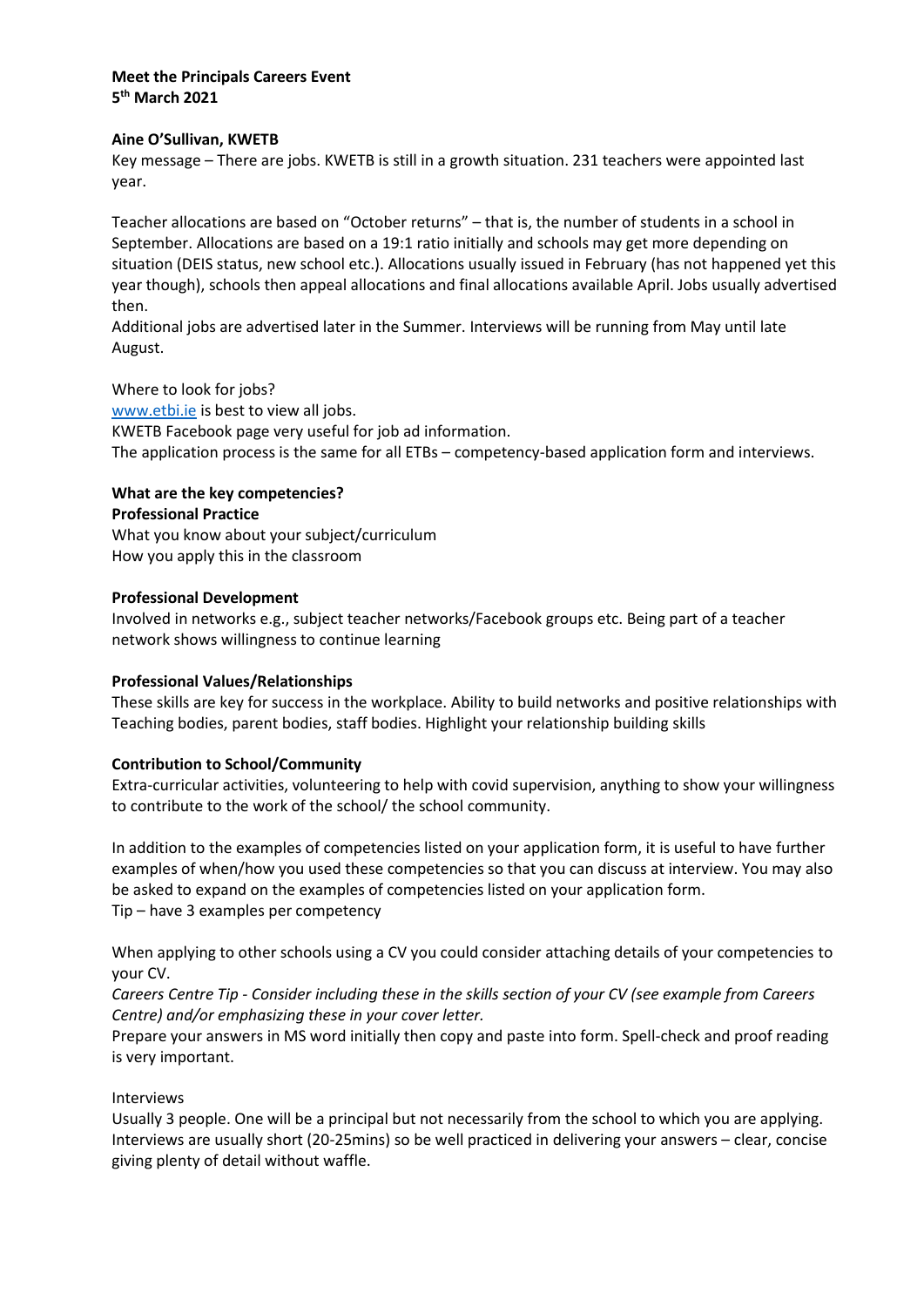Teachers are employed by the ETB, not the school. Interviewees need 300/500 marks to be awarded a place on a panel from which subsequent jobs can be filled. If, from the panel, you are offered a job in an area that does not suit, applicants and turn this down and ask to be kept on the panel for future opportunities.

# **Principals' questions**

### **Ciaran Keegan, Principal, Naas Community College | Siobhan McCauley, Principal, Maynooth Community College**

The application process is long, but worth it. Put in as much work as you can, it will benefit you in the long run because it will help your interview performance.

With applications for some subjects, short-listing may apply simply because of the number of applications received.

How to make the cut??

- (i) Qualifications have the appropriate qualifications/subjects for the job for which you apply
- (ii) Teaching Council Include your TC number, if your registration is pending state this.
- (iii) Experience not just experience from teaching. Highlight skills for part-time work, community/sports involvement/travel – anything that gives them a sense of you as a person. If a late entrant to teaching, highlight the skills and experience from previous roles – the skills are very valuable even if developed and previously used in a very different environment. Show evidence of wide interests – convey a sense of curiosity, openness to lifelong learning in any environment – education/community/sport
- (iv) Relationship building this is a key skill. Show evidence of how you have worked well with others. Show "follow-through" or "stickability" (this could be in sports, music) anywhere that shows consistent commitment to something.
- (v) "X" Factor how you will be an asset to the school. This could be anything… innovator, collaboration, team-player, dependable, different, creative.

### \*\* No spelling errors""

List your Teaching qualifications front and centre on both CV and cover letter. If sending a speculative application to a school, personalise it – name principal and refer specifically to the school in your cover letter.

### Application forms

- Well laid out.
- Show a clear timeline in terms of your education and experience. If it is difficult to extract information from the form it does not speak well about an applicant's organisational ability.
- Fill in all competency sections.
- Highlight skills particularly regarding ability to build and maintain professional relationships and ability to contribute to the school community.

### Interviews

How to make yourself stand out – this is different for each person. Be yourself. Be confident – you are a teacher. Do not be afraid to highlight skills and experience gained elsewhere. Each job ad/interview is an open competition.

If interview are online, which is likely again this year, all interviews will be through Teams.

ETB HR dept will contact interviewees in advance with a test link to ensure you are comfortable with tech. Interviewers will usually each ask 2- 3 questions.

Chair of interview board will ask one or two "settle in" questions e.g., tell me about yourself, how/why did you get interested in teaching? There are no trick questions, we want you to do well, we want you to meet the competencies.